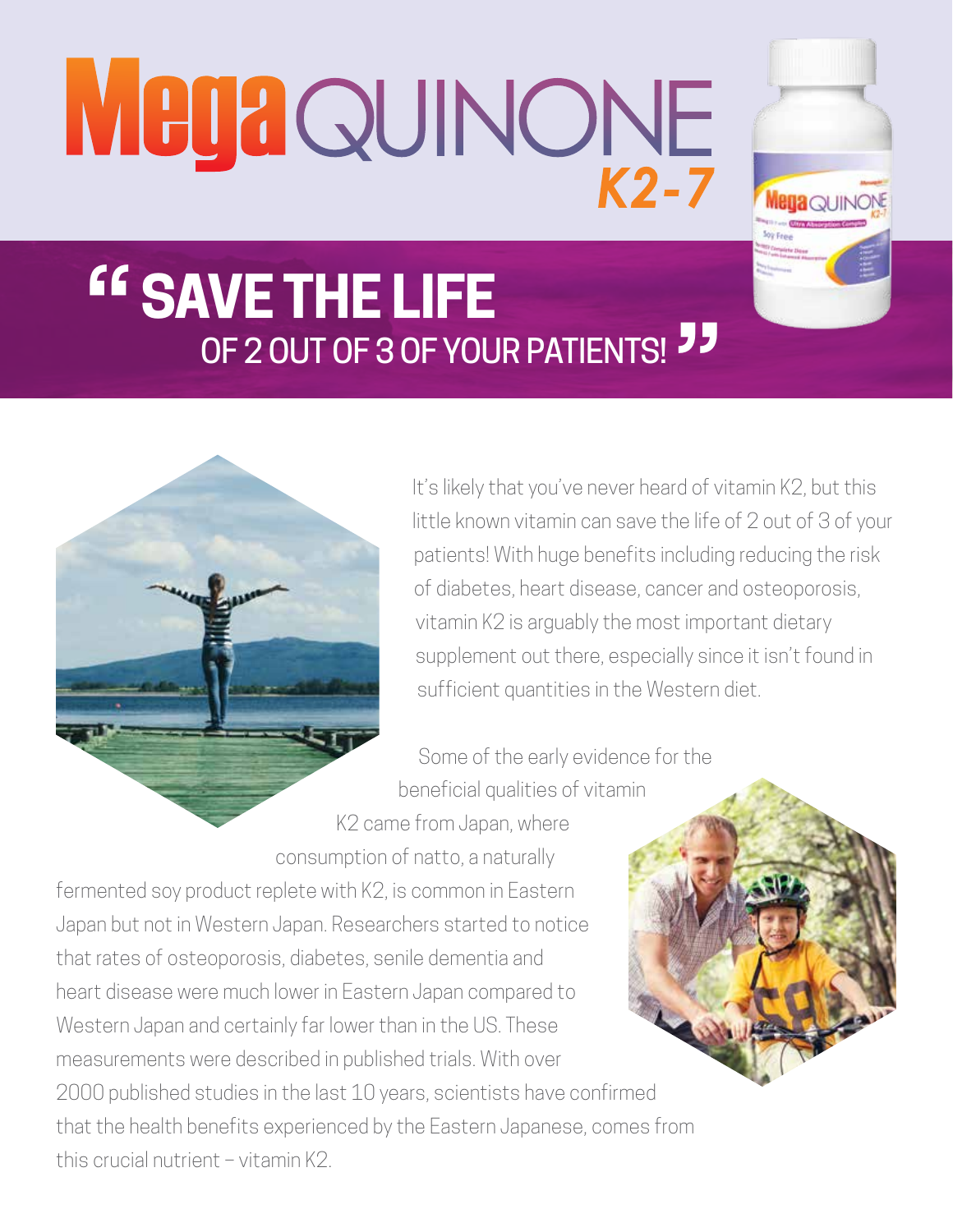

K2

K2

K2

K2

## IF EVERY ADULT IN THE UNITED STATES TOOK ADEQUATE AMOUNTS OF VATAMIN K2 WE WOULD SAVE MORE THAN **300,000 LIVES EACH YEAR!**

**OSTEOPOROSIS**

**HEART HEALTH**

Dozens of published clinical studies have shown that vitamin K2 halts bone mineral density loss, which is a huge benefit for people with osteopenia and osteoporosis. In fact, supplemental K2 became a first-tier treatment in Japan for osteoporosis. But how does K2 prevent and treat osteoporosis? It is an essential cofactor in the activation of Gla proteins in the bone (osteocalcin) and blood vessels (matrix Gla-protein) which means that K2 is responsible for ensuring that calcium in the diet is deposited safely in the bones and not in the blood vessels.

The ten-year, 4,800 subject Rotterdam Heart study demonstrated that participants who ingested the greatest quantities of vitamin K2 in their diet experienced a 57% reduction in death from heart disease than people who ingested the least. Even minimal K2 supplementation was found to decrease all-cause mortality by 25%. Without enough K2, undercarboxylated osteocalcin and MPG lead to increased coronary calcification and cardiovascular disease. Over 25 published studies confirm that vitamin K2 can prevent arterial calcification, and that deficiencies are correlated with increased arterial calcification. Returning K2 levels to normal reverses arterial calcification, especially at prescriptive doses.

Over 40 published studies have demonstrated the important role of vitamin K2 against cancer. Vitamin K2 has been shown to induce apoptosis in vitro with leukemia cells, and lower the risk of prostate and liver cancer. The EPIC-Heidelberg study on K2 supplementation and prostate cancer, with 24,340 subjects, found an inverse association between the intake of menaquinones and prostate cancer. Vitamin K2 was calculated to reduce prostate cancer incidence by 30%. In a study in the Journal of the American Medical Association, patients infected with hepatitis B or C, and therefore at much greater risk for developing liver cancer, were given a K2 supplement. Less than 10% of those given the supplement developed liver cancer, whereas the placebo group developed cancer at an astonishing rate of 47%.

The rates of diabetes and prediabetes are skyrocketing! You probably aren't already using vitamin K2 for these patients, but you absolutely should be. Over a dozen published studies have shown that K2 is protective against the development of type 2 diabetes , and what's more, just four weeks of K2 supplementation increased insulin sensitivity. How does this work? The mechanism is still a little bit of a mystery, but it looks like conversion of undercarboxylated osteocalcin to carboxylated osteocalcin (for which K2 is necessary) regulates glucose metabolism, likely through β-cell dysfunction.

**DIABETES**

**CANCER**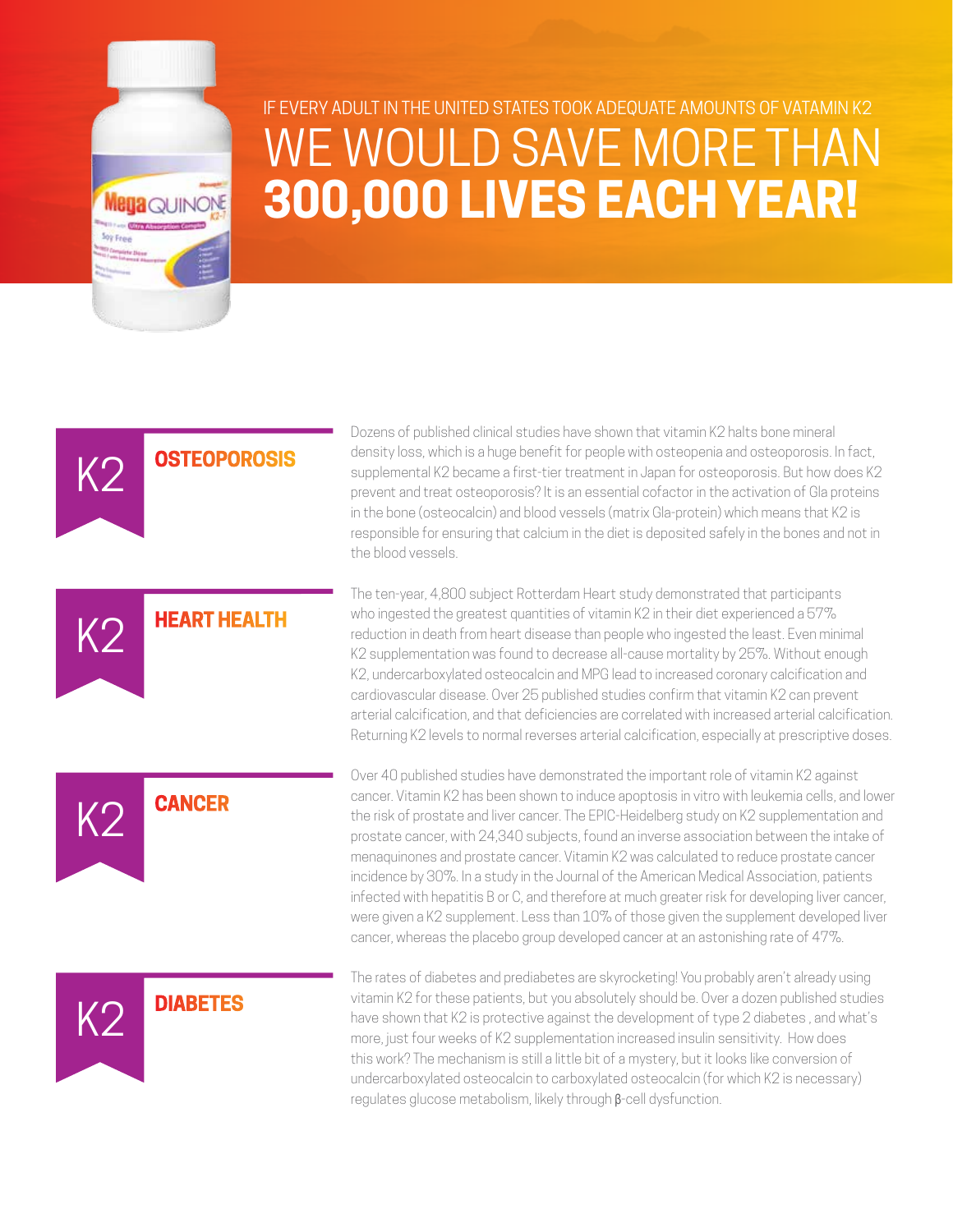So how much K2 should you suggest to your patients? The average daily intake in the West is 15 mcg per day, far below the level

required to carboxylate proteins that lead to osteoporosis, cardiovascular disease, and neurological disease. A 2012 study, which aimed to determine the effective dose of K2, tested a dosing range from 10mcg to 360 mcg. Study authors found that only the two highest dosages (180 and 360 mcg) were sufficient to obtain all the benefits of vitamin K2 and the highest dose was measurably the most beneficial. The 300+ mcg dose would be the most potent dose on the market, and reflects the average consumption of K2 in the Eastern Japanese populations—a dose that has been shown to be very effective in prevention of disease.

Given the fact that nearly everyone in the Western World is subclinically deficient in K2, as was described in a published study, this deficiency has a wide scope of influence on human health and the health and longevity of your patients. Supplementing with the optimum dose is paramount to rescue your patients from years of vitamin K2 deficiency and to reduce their risk of the most common chronic diseases. Supplementation with MegaQuinone, the highest potency vitamin K2 on the market, is an obvious choice!

## **MenaquinGold**

After in-depth study and careful testing, we selected MenaquinGold® vitamin K2, a prescription-grade source of K2-7, for a number of

important reasons. First, this natural K2-7 was created for the pharmaceutical market with a Drug Master File. Whereas other K2 supplements currently available in the United States are not manufactured to pharmaceutical standards. MenaquinGold® is produced in a pharmaceutical qualified, dedicated facility and is regularly tested by FDA-approved laboratories. MenaquinGold® is produced through fermentation of bacillus sp., and is the same K2 found in natto, the fermented soy produce that is the highest naturally occurring source of K2. MenaquinGold® has demonstrated the highest degree of stability, quality and safety. Our research into the sources of vitamin K2 in the market revealed a number of sub-standard products that we were simply not comfortable offering to our practitioners.